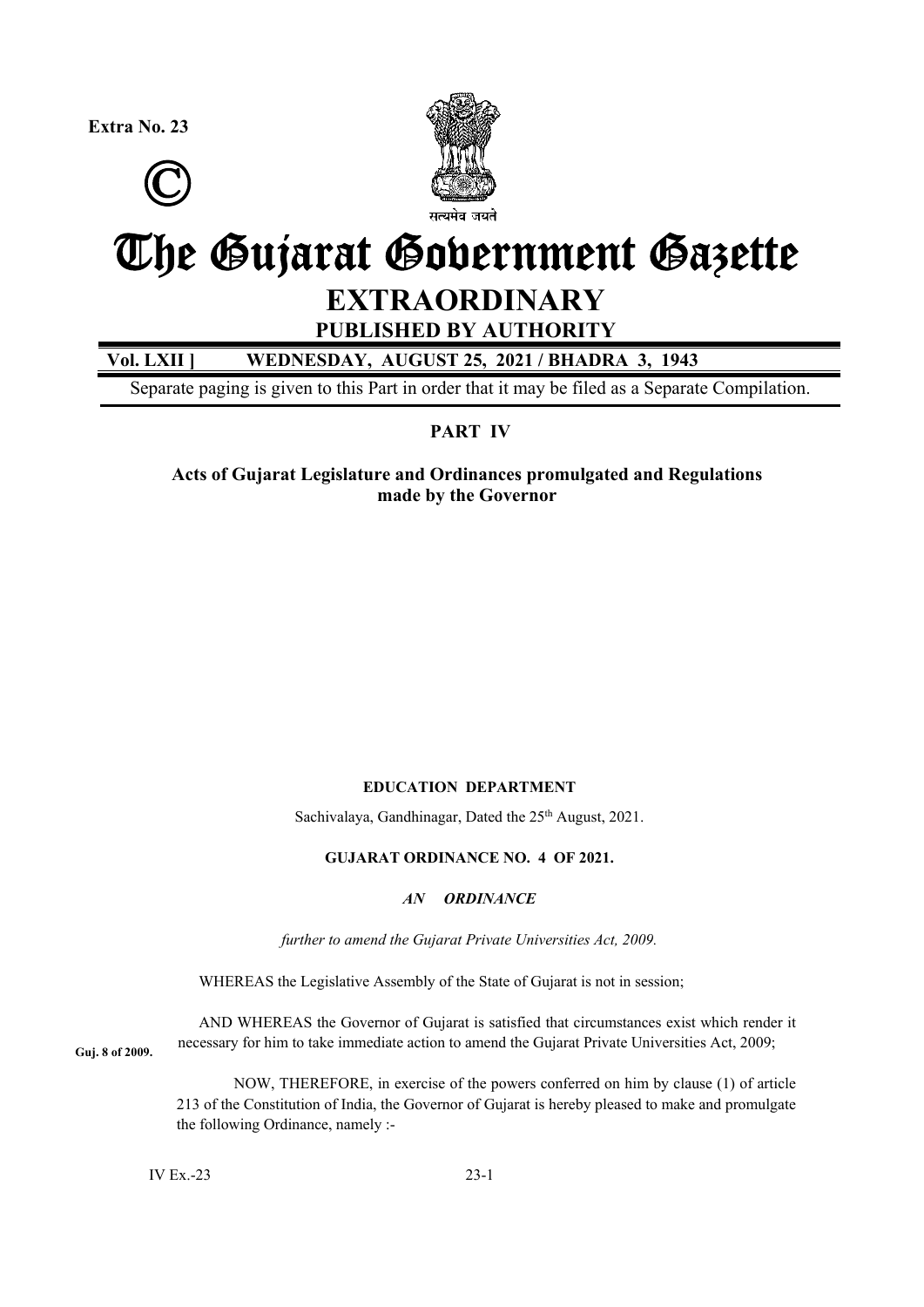**1.** *Short title and commencement.-* (1) This Ordinance may be called the Gujarat Private Universities (Amendment) Ordinance, 2021.

(2) It shall come into force at once.

- **2.** *Guj. 8 of 2009 to be temporarily amended.-* During the period of operation of this Ordinance, the Gujarat Private Universities Act, 2009 (hereinafter referred to as "the principal Act") shall have effect subject to the amendment specified in section 3. **Guj. 8 of 2009.**
- **3.** *Amendment of section 3 of Guj. 8 of 2009.-* In the principal Act, in section 3, in sub-section (5), for the words "The constituent colleges and institutions of the Sponsoring Body,", the words "The constituent colleges and institutions of the Sponsoring Body, except the grant-in-aid colleges and institutions," shall be and shall be deemed to have been substituted with effect on and from the appointed day of the Gujarat Private Universities (Amendment) Act, 2021.

**Guj. 15 of 2021.**